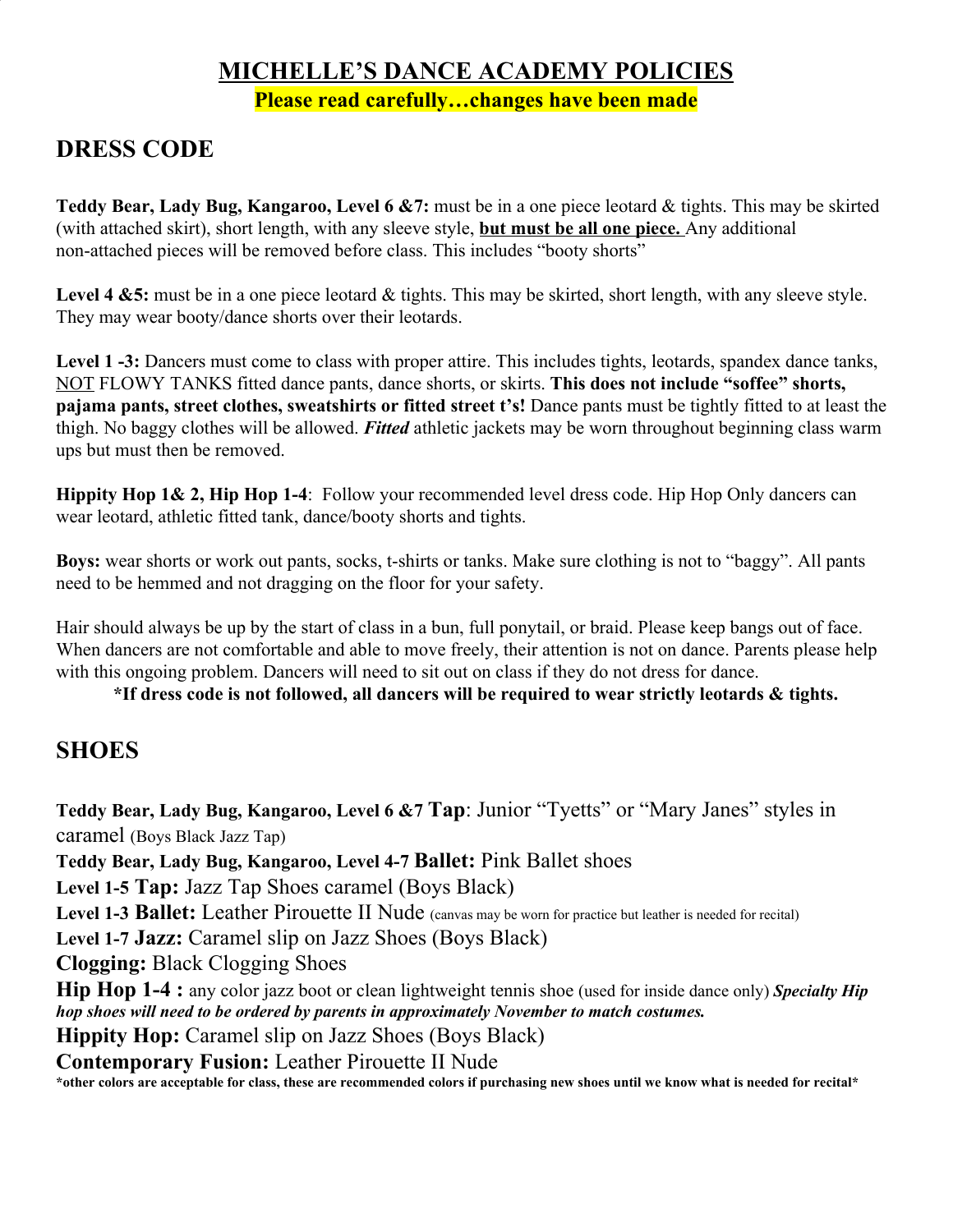## **ATTENDANCE**

Good attendance is very important for the progress of each class. Students are allowed to miss two classes per semester: first being September – December and second January – May. If your dancer misses more than two classes they may be made up with other levels. After we begin recital dances they must be made up with private lessons at an additional cost. **If** *Grinnell* **School is canceled due to WINTER WEATHER ONLY, dance classes will also be cancelled.** Each class may miss two classes without a make up. If cancellations are excessive all classes may not be made up. This will be decided by class progress. Remember 80% attendance is required for your dancer to advance levels next year.

Please have children to class on time, but <u>do not bring them more than 5 minutes early</u>!!! And pick them up on time! We can't be a babysitter and teach class at the same time. We do understand that situations happen but please give the studio a call to let us know. We appreciate your consideration!

**No Food** except water is allowed in the studio before, after or during classes for anyone in the studio waiting areas. Please communicate with your dancers to not bring food/candy in bags and make arrangements for snacks before or after class with dancers or siblings waiting. Thank you for helping us keep the studio sanitary and bug free!

## **CELL PHONES**

Student cell phones should be turned off or muted while in the waiting room so that they don't interfere with the educational environment. Students should refrain from checking their cell phones during shoe changes, water breaks, bathroom breaks, etc. We prefer that young children DO NOT bring cell phones unless absolutely necessary. You are always welcome to contact the studio phone to get ahold of your student whenever needed. Our phone number is 641-236-9337.

## **RECITAL**

Recital week mini rehearsals and dress rehearsal are **MANDATORY**. Students must perform in all recitals. Please see Important Dates for mini rehearsal, dress rehearsal and recital dates.

All parents **Teddy Bear, Lady Bug, Kangaroo & Level 4 – 7** will be required to help backstage one night. The students will draw names in class to determine if your day will be Wednesday, Friday or Saturday. If we feel it is necessary, we may ask parents from Level 3 to help backstage depending on responsibility of students and flow of recital.

• Please note we will not be doing Finale 1 this year

## **Recital Tickets**

All recital tickets will be ordered ONLINE with reserved seating. All ordering information will be given out closer to recital.

# **CLASS PAYMENTS**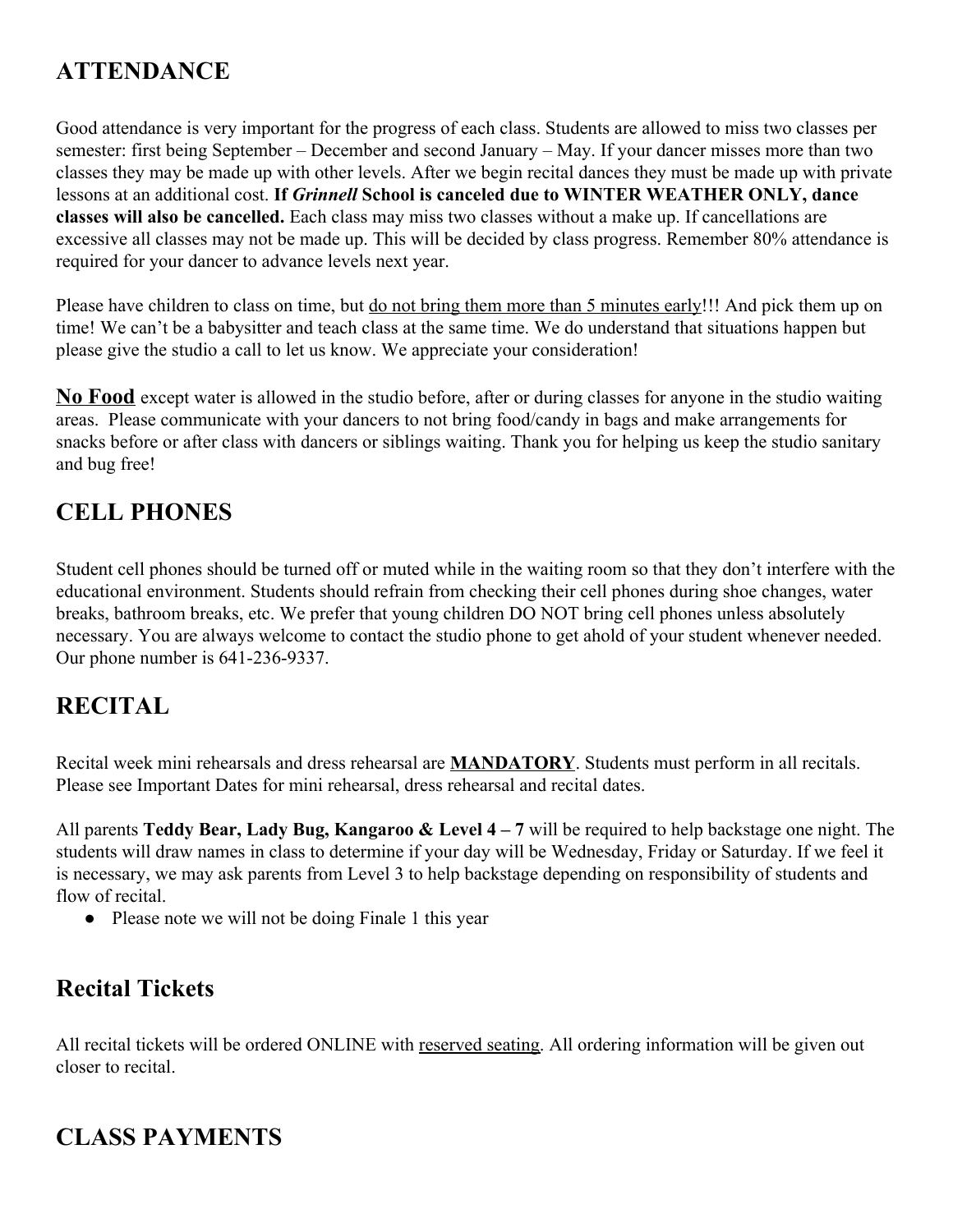Payments will be due automatic withdrawal on the first of each month or annually. **At time of registration you pay the 1st payment and the next 8 payments are taken out September 1st – April 1st .** Payments are figured annually, and broken down into 9 equal payments. **Payments will be deducted on the 1st day of each month or the first banking day of the month.** A \$10.00 late fee (per week late) will apply to ALL late payments, and a \$30 service charge will be applied for any non sufficient funds. Registration fee is non-refundable. Registration fee and first payment are due at the time of registration. Any ACH account changes must be made 15 days prior to next automatic withdrawal.

\*For ACH customers, first payment and registration fee are due at the time of registration to hold your dancers spot in class.

#### **Payments are figured annually, broken down into 9 equal payments.**

#### **COSTUME PAYMENTS**

All costumes are **\$75.00 per costume.** Teddy Bears & Lady Bugs have only one costume and will perform one dance at the spring recital. Kangaroo classes will be in a "2 in 1", so will pay for only one costume. Also please keep in mind that Boys, Clogging, Hip Hop and all XL+ Adult costumes may have an additional \$10-\$30 fee. Costume payments will be due in full on October 2<sup>nd</sup>. We will accept Cash, Check or Online payments only. A \$10 late fee (per week late) will apply to all costume payments. Costumes not paid for on time cannot be ordered. An additional shipping fee of \$30-\$50 will be charged per costume for late orders.

# IF GRINNELL SCHOOL IS CANCELLED DUE TO WINTER WEATHER, THEN DANCE IS ALSO CANCELLED!

## **Classes Available**

- **Preschool:** 45 minute creative ballet/tap combo class; Students are introduced to movement and music through the wonderful world of ballet and introduced to rhythmic patterns of tap. (Performs one dance at spring recital)
- **Ballet:** Required for all girls. The foundation of all dance forms. Body placement, flexibility, balance, alignment, strength and technique are achieved through barre and center floor work.
- **Tap:** Preschool Level 1. Tap is a style of American theatrical dance. Distinguished by percussion footwork that marks out precise rhythmic patterns on the floor. Some descriptive step names are brush, flap, shuffle, ball change and cramp roll.